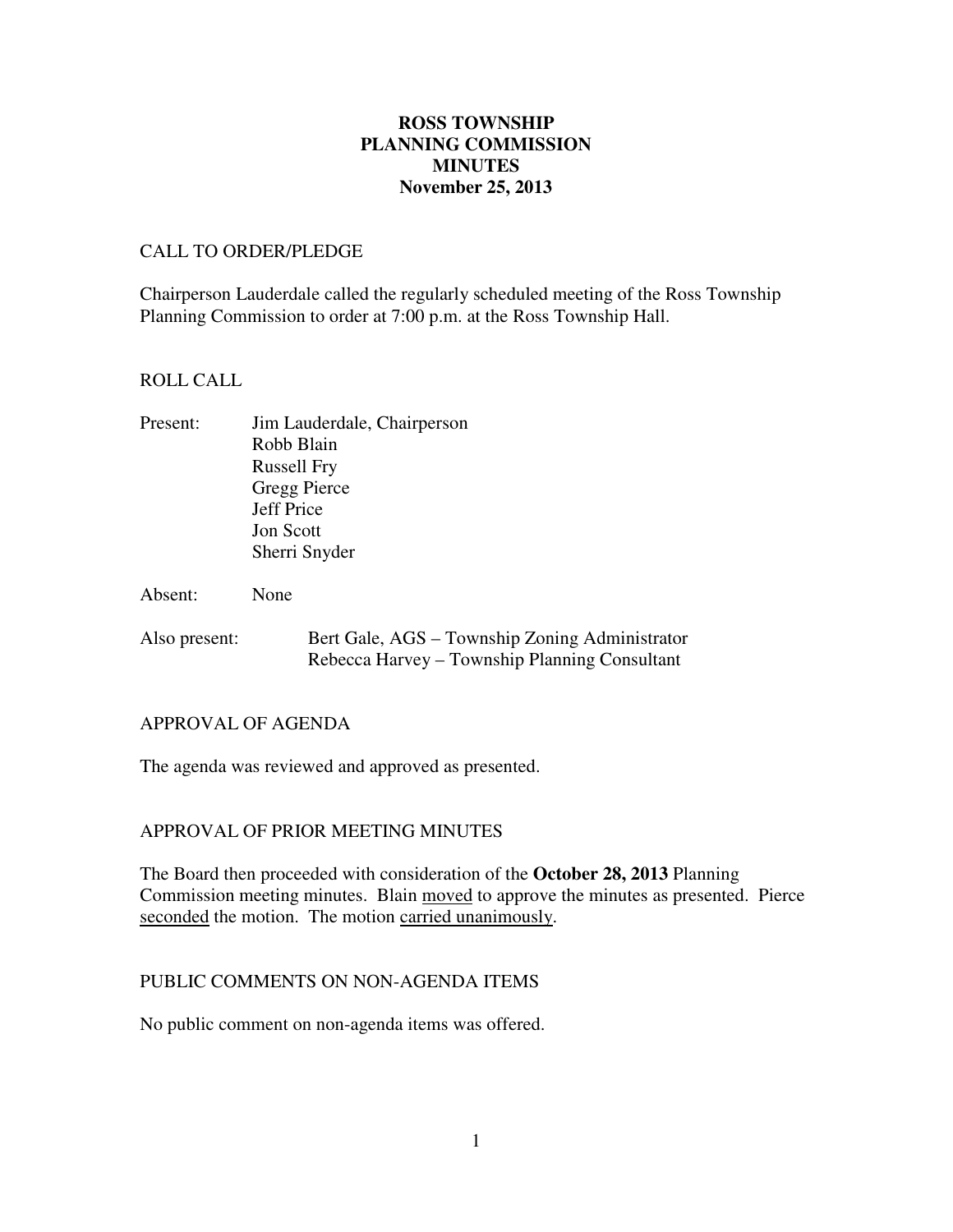### NEW BUSINESS

### 1. PC 2014-2015 Budget

 Chairperson Lauderdale referenced the 'Income Statement' (through November 30, 2013) and the Department Budget Request 2014-2015 (Planning Commission) provided to Board members.

 The Board conducted a line-item review of the existing budget. Regarding the category 'Professional Services', it was noted that the \$5000 allocation was referenced as 'Harvey'. The Board questioned whether this line-item included services provided by AGS. Harvey noted that the 'Income Statement' reflects a 'year to date actual' expenditure for 'Professional Services' of \$5319.51. She confirmed that she has provided planning services to the Township from April, 2013 through October, 2013 at a cost of \$2844, not including costs incurred for the preparation of minutes (see 'PC Minutes' line-item).

 Chairperson Lauderdale stated that he would inquire regarding how/where the budget provides for the services of AGS. Further, he would confirm the total expenditure to date for 'Professional Services' given the information provided by Harvey.

 The Board concluded that the amounts budgeted for each line-item in the 2013 2014 budget were generally acceptable for the 2014-2015 budget, noting the following:

 : the allocation for 'Printing & Publishing' should be increased from \$1000 to \$1800 given the work plan of the Board for the coming year;

 : the allocation for 'Professional Services' of \$5000 is adequate if the budget is solely for the services of the planning consultant.

Pierce then moved to present the Planning Commission Budget Request for 2014- 2015 with line-item allocations consistent with the 2013-2014 Budget, with a further request to increase the allocation for 'Printing & Publishing' from \$1000 to \$1800, for a total Budget request of \$20,490. Fry seconded the motion. The motion carried unanimously.

#### UNFINISHED BUSINESS

1. Recreation Plan

 Scott stated that he has met with Prairieville Township Supervisor, Jim Stoneburner, to discuss the mechanics of Prairieville Township's Parks Board. He noted that he has provided the template for that structure to the Township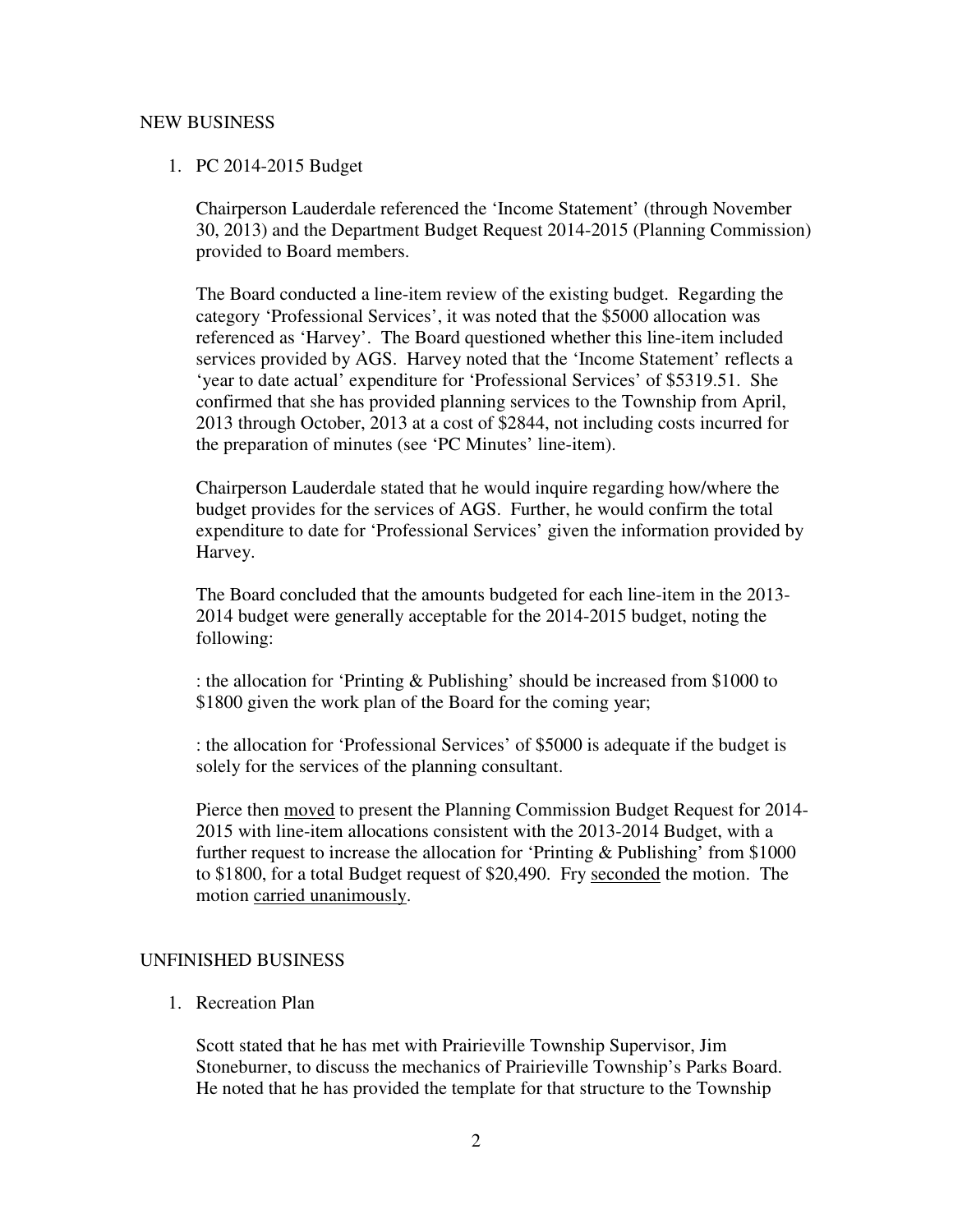Board for their consideration. Scott advised that the matter is scheduled for Township Board discussion at the upcoming budget meeting of the Board on December 7, 2013.

 Scott and Fry explained that they continue to meet with the ad hoc citizens group interested in moving the objectives of the Recreation Plan forward. Fry suggested that it would be appropriate for Harvey to begin to attend as the planning consultant for the Township. He noted that the next meeting is scheduled for December 6, 2013 and discussions will be held regarding the issues of funding and education/communication.

 Scott noted that work with the committee is envisioned as a parallel path with the Township Board forming a Parks Board and taking formal steps in support of the directions set forth in the Recreation Plan.

 Fry encouraged the Township to continue to work in a similar direction and in conjunction with Richland Township in support of an area-wide approach to recreational planning and to maximize the realization of the Recreation Plan's strategies.

 In response to questions, Harvey confirmed that the Recreation Plan and required application material had been submitted to the DNR approximately 30 days previous and was pending approval by the State.

2. Zoning Ordinance Reorganization

 Chairperson Lauderdale referenced the Draft Zoning Ordinance – Reorganized provided by Attorney Rolfe. He noted that the review of the document had been divided up among Board members for detailed reporting/discussion at this meeting.

 Price suggested review comments be reported as 1) reformatting suggestions and/or typographical errors, and 2) substantive revisions. Board members agreed.

In summary, the following review comments were provided:

- grammatical inconsistencies in each chapter were noted
- typographical errors in each chapter were noted
- - a flow chart (such as that created for the 'special land use permit' process) was recommended for 'open space developments', 'planned unit developments', and the 'site plan review' process
- use of the terms 'provisions' vs. 'regulations' discussed
- placement of 'general provisions' before or after 'zoning districts' discussed

 Following Board discussion of the review comments noted, it was determined that each Board member would prepare their content-specific comments on the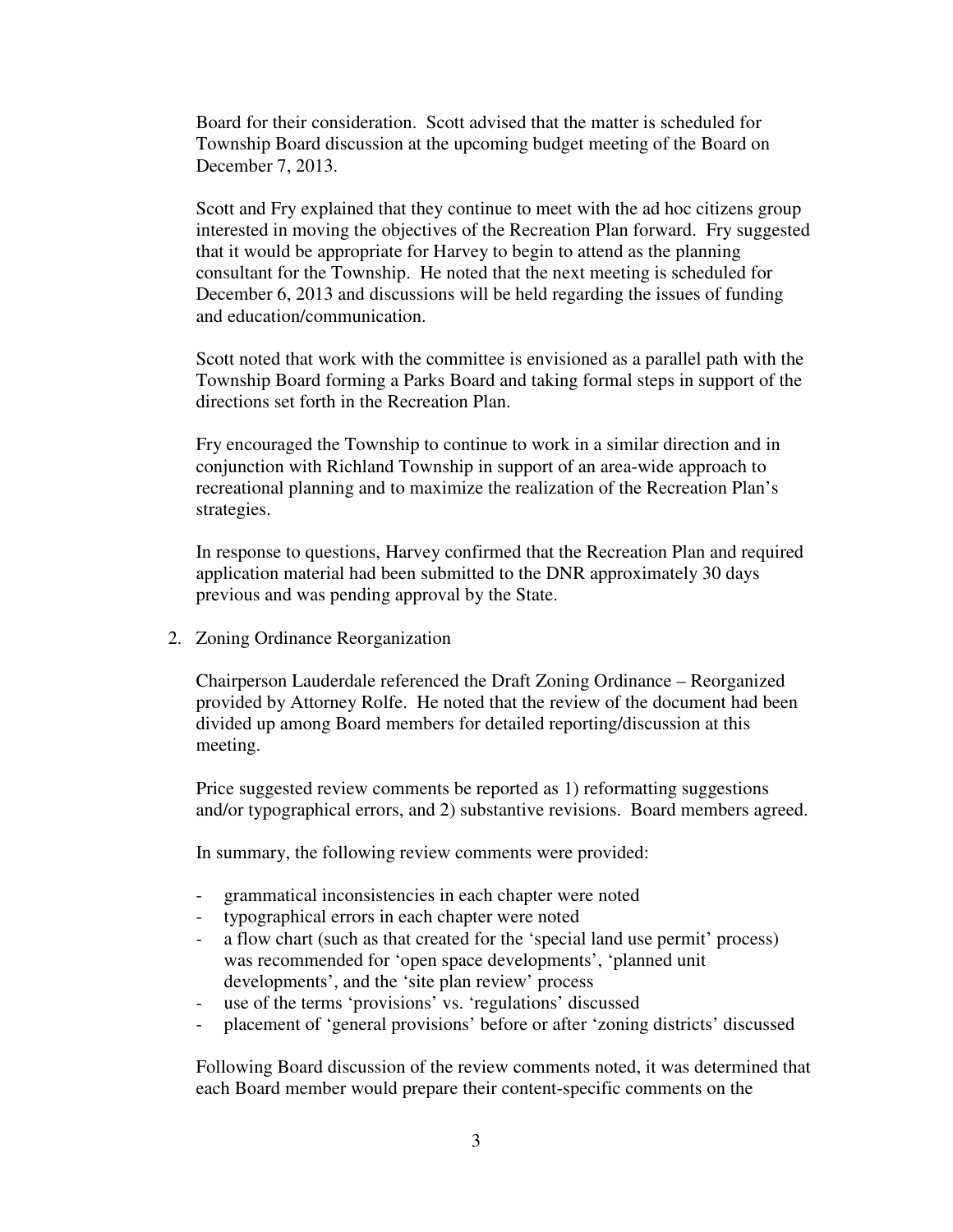assigned chapters and provide same to Chairperson Lauderdale within the next two weeks. Chairperson Lauderdale noted that he will compile the comments and develop a list from which the Board may structure a discussion of future work items.

 Board members expressed support for the proposed reorganization and agreed that the new structure was a significant improvement and easier to use.

3. Discussion of 'Structure'

 Chairperson Lauderdale referenced previous Board consideration of the matter and subsequent direction provided to Harvey to draft text applying a similar 'special land use permit approach' to accessory structures as set forth in Section 9.5E.

 Harvey reviewed the proposed draft text provided. Following Board discussion of same, Harvey detailed the approach to 'accessory buildings' set forth in the Prairieville Township Zoning Ordinance. Interest in the provisions noted was expressed and copies of the noted provisions requested for review/discussion at the January meeting.

# REPORT FROM TOWNSHIP BOARD

 Scott provided an update on the following items under consideration by the Township Board:

- Budget discussions
- Follow up to adoption of Recreation Plan
- Status of electronic Township Hall sign

## REPORT FROM ZONING BOARD OF APPEALS

 Chairperson Lauderdale stated that the Zoning Board of Appeals did not meet in November.

## MEMBERS, CONSULTANTS, ADVISORS

 Snyder advised regarding the issue of 'for-profit donation boxes' in Richland Township. She noted that her preliminary research revealed that the issue was recently addressed in the City of Portage through the development of an Ordinance and questioned if Ross Township should consider a similar ordinance. Chairperson Lauderdale indicated that he would place discussion of the matter on the Planning Commission Work Plan.